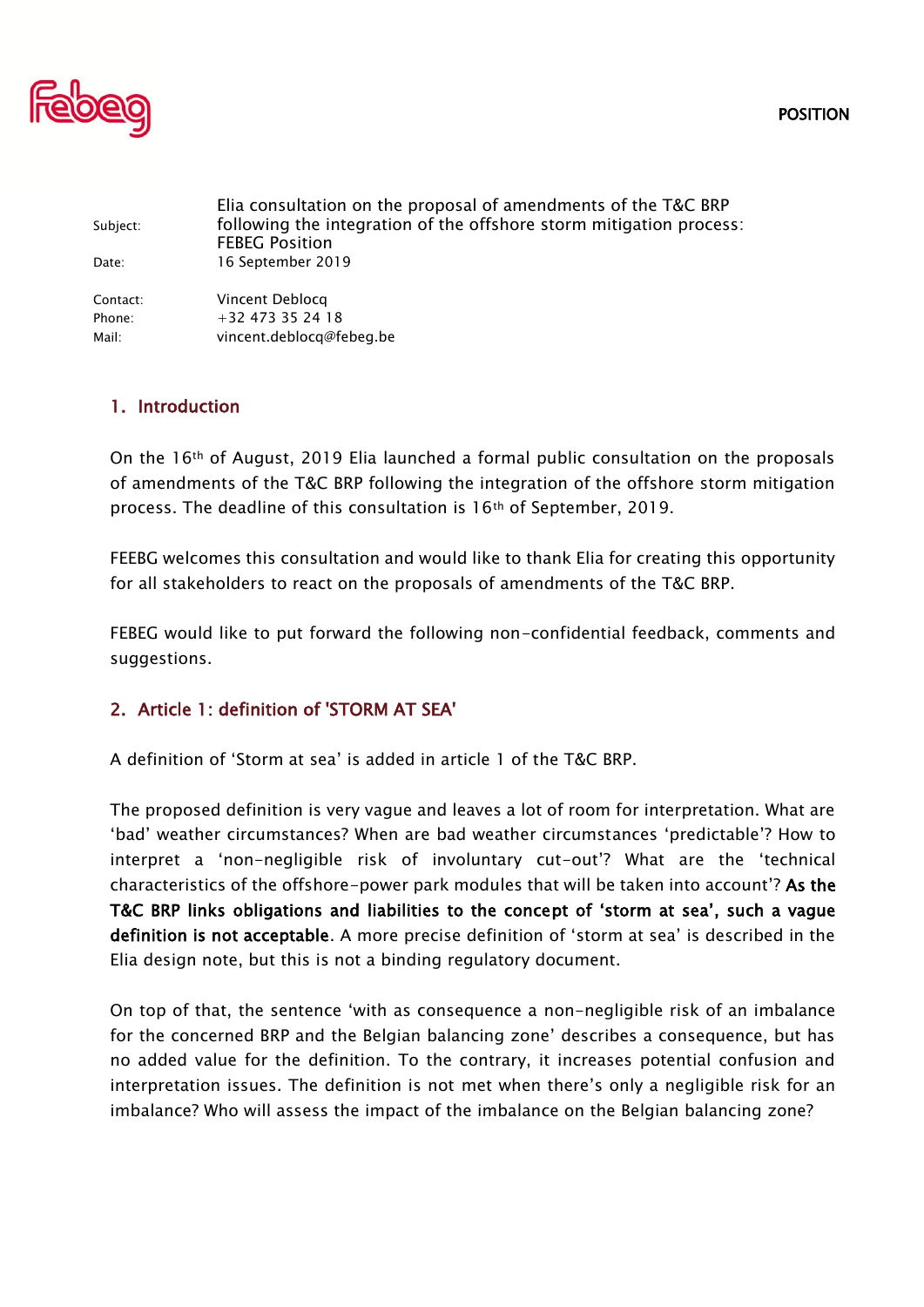

For the abovementioned reasons, FEBEG proposes to modify the definition of 'storm at sea'. As the detection of a 'storm at sea' triggers obligations and liabilities, the definition should not leave any room for interpretation: therefore

FEBEG suggests that the definition refers to a storm at sea 'as detected and communicated by Elia'. In other words: a decision of Elia determines whether or not there's a storm at sea and whether or not obligations and liabilities are triggered.

# 3. Article 15: balancing obligation

## 3.1 General comments

The Elia proposals for the design of the offshore integration have been intensively discussed and have evolved considerably over time. FEBEG welcomes this evolution and supports the main principles of the resulting design, basically consisting of two improvements to the market design:

- **•** an improved information exchange between the offshore BRP and Elia;
- use of slow start units by Elia to anticipate a possible imbalance due to cut-outs of offshore parks.

The design agreed upon needs now to be accurately translated in the relevant regulatory documents, especially the T&C BRP's. FEBEG assumes that also the future T&C's 'Outage Planning Agent' and T&C's 'Scheduling Agent' will be impacted.

In this respect, FEEG wants to express the following two general concerns:

## Nature of the balancing obligation:

The balancing obligation of the BRP is an obligation of means which is clearly described in the NC 'Electricity balancing': i.e. article 17: 'In real time, each balance responsible party shall strive to be balanced or help the power system to be balanced'. The integration of the offshore design should not change the nature of the balancing obligation which should remain an obligation of means.

In its design note, Elia states that it will require justification from the BRP's who did not follow published storm forecasts and that it might decide to trigger the termination procedure. In this context it is important to point out that – as the balancing obligation is an obligation of means – Elia still needs to proof that the BRP did not act as a 'normal, product BRP' (bonus pater familias).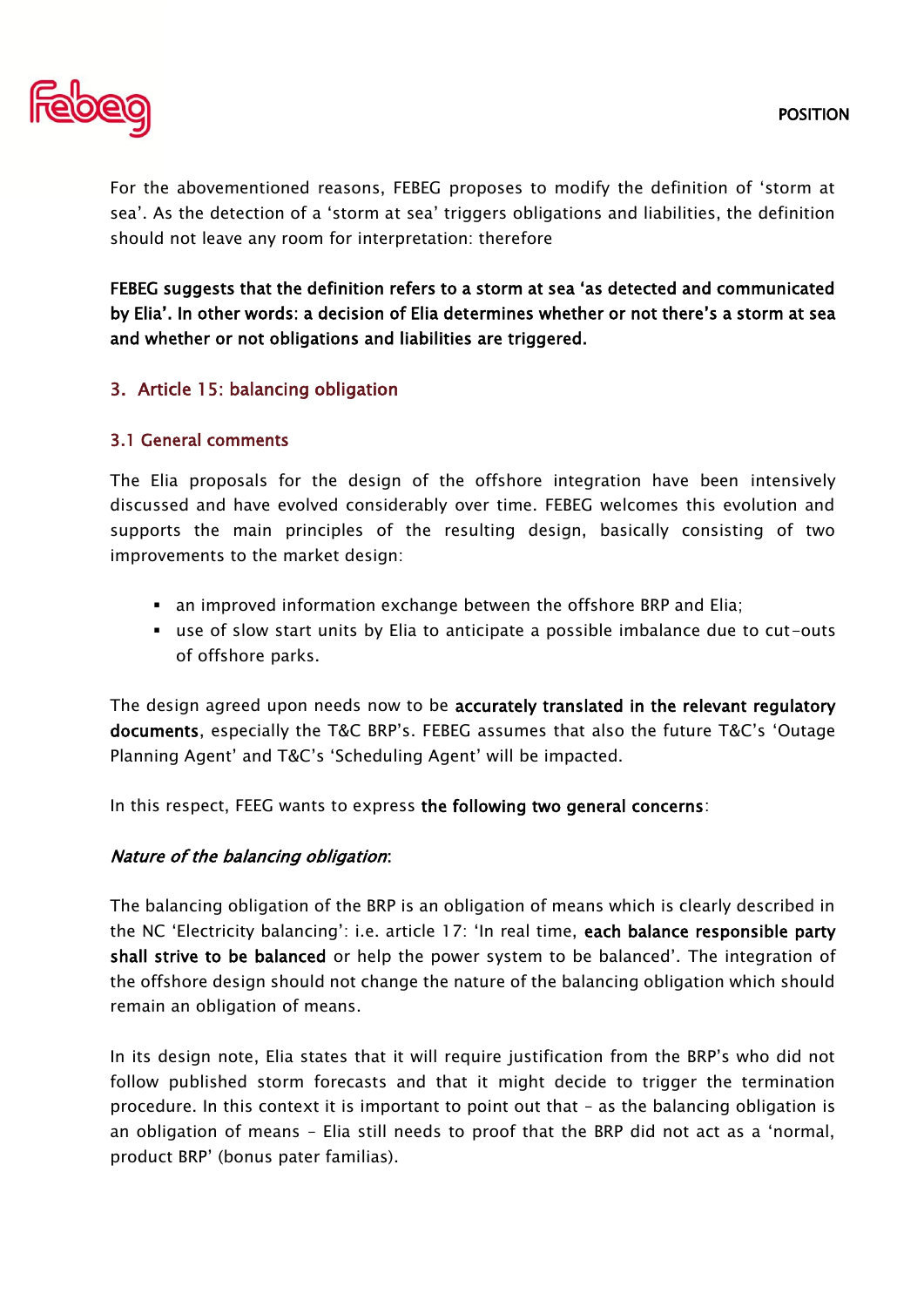

## Distinction between BRP's and BRP's responsible for an off-shore power park module

Elia should make a clear distinction between the BRP's – in general – and the BRP's responsible for an off-shore power park module for which modifications to the market design have been discussed. The integration of the offshore design should not be used to increase obligations or liabilities for BRP's that don't have offshore in their portfolio.

So, according to FEBEG Elia should, at the one hand, respect the nature of the balancing obligation which is an obligation of means and, on the other hand, make a clear distinction between BRP's – for which the current rules should not be changed – and BRP's responsible for off-shore power park modules – for which new rules will become applicable.

## 3.2 Detailed comments

### New section in paragraph 1 of article 15.1:

Elia should make a clear distinction between 'BRP's' and 'BRP's responsible for the followup of an offshore park': this differentiation is missing.

The consequence is the following:

- 'BRP is assumed to take into account and to anticipate predictable events': this wording is strengthening the balancing obligation for all BRP's and opens the discussion on the definition of 'predictable events'; this modification is touching upon the balancing obligation of the BRP's and was not discussed before as out of scope of the design note market integration;
- 'BRP shall dispose of the forecasting tools that are needed to detect a storm at sea': this obligation is apparently applicable to all BRP's as it is not limited to BRP's responsible for the follow-up on an offshore power park module;
- 'BRP shall foresee all reasonable and necessary measures in order to ...': again, this obligation seems to be applicable to all BRP's, and not only the BRP's responsible for the follow-up of an offshore power park module.
- In the last paragraph of this section, Elia states that the 'BRP should foresee all reasonable and necessary measures in order to'. FEBEG is of the opinion that the balancing obligation is and should remain an obligation of means. Therefore, this sentence should be rephrased: 'BRP will foresee all reasonable means to …'.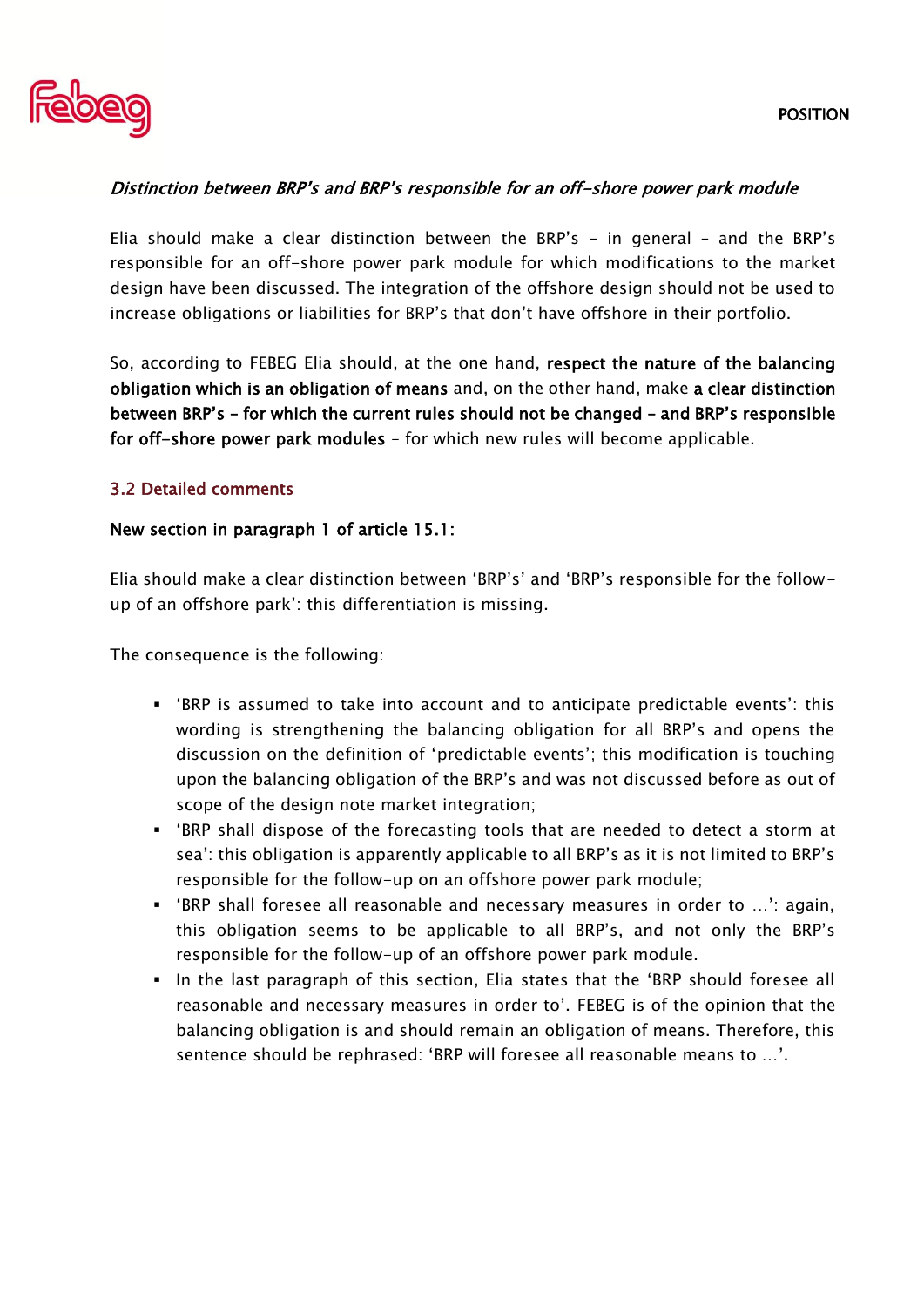

## New section between paragraph 6 and paragraph 7 of article 15.1:

Elia states that an offshore BRP should follow a specific procedure 'to anticipate a predictable risk of a storm at sea that could create an imbalance in its portfolio and in the Belgian balancing zone. This is very confusing as Elia is referring to a defined term as well as to the definition itself. Better: 'to anticipate a storm at sea'.

The sentence 'This procedure consists of, after detection of such a situation, the communication to Elia of …'. It should be clarified by whom the detection should be done to trigger the communication obligation. FEBEG is of the opinion that only a storm at sea detected and communicated by Elia can trigger the communication procedure.

The sentence 'The BRP commits to effectively deploy the means communicated to Elia in the framework of this procedure'. This sentence should be modified. The balancing obligation has the character of an obligation of means: it should remain like to be in line with the NC 'Electricity Balancing'. Therefore, the sentence should be: 'The BRP shall strive to effectively deploy the means communicated to Elia'. A very strict result obligation – taken into account potential penalties and liabilities – could discourage off shore BRP's to communicate all potential means as they will be held responsible for the deployment thereof. An obligation of means will ensure Elia of transparent and constructive cooperation of the involved BRP's. On top of that, the BRP's should keep – at all times their freedom to choose the means they want to deploy to strive to be in balanced, in the most cost-efficient way.

Elia will also ask the BRP responsible of an offshore power park module to submit proof of the implementation of forecasting tools and procedures (only BRP's responsible of an offshore park need to submit proof, while all have to implement them?). Could Elia further elaborate? Which kind of proof? What are the technical requirements for this tool? What happens if Elia is of the opinion that the tool or the procedure is not sufficient?

Elia says also that such tool and communication protocol should be in the year following the designation of a BRP as responsible of an offshore. What if the BRP is already active? Will the 1y deadline also of application?

## 4. Annex 6

The description in annex 6 should be modified and brought in line with the abovementioned comments, e.g. in title 1: only a storm at sea detected and communicated by Elia should trigger the specific procedure especially as a notification by the BRP would trigger result obligations and higher responsibilities by the BRP (see above).